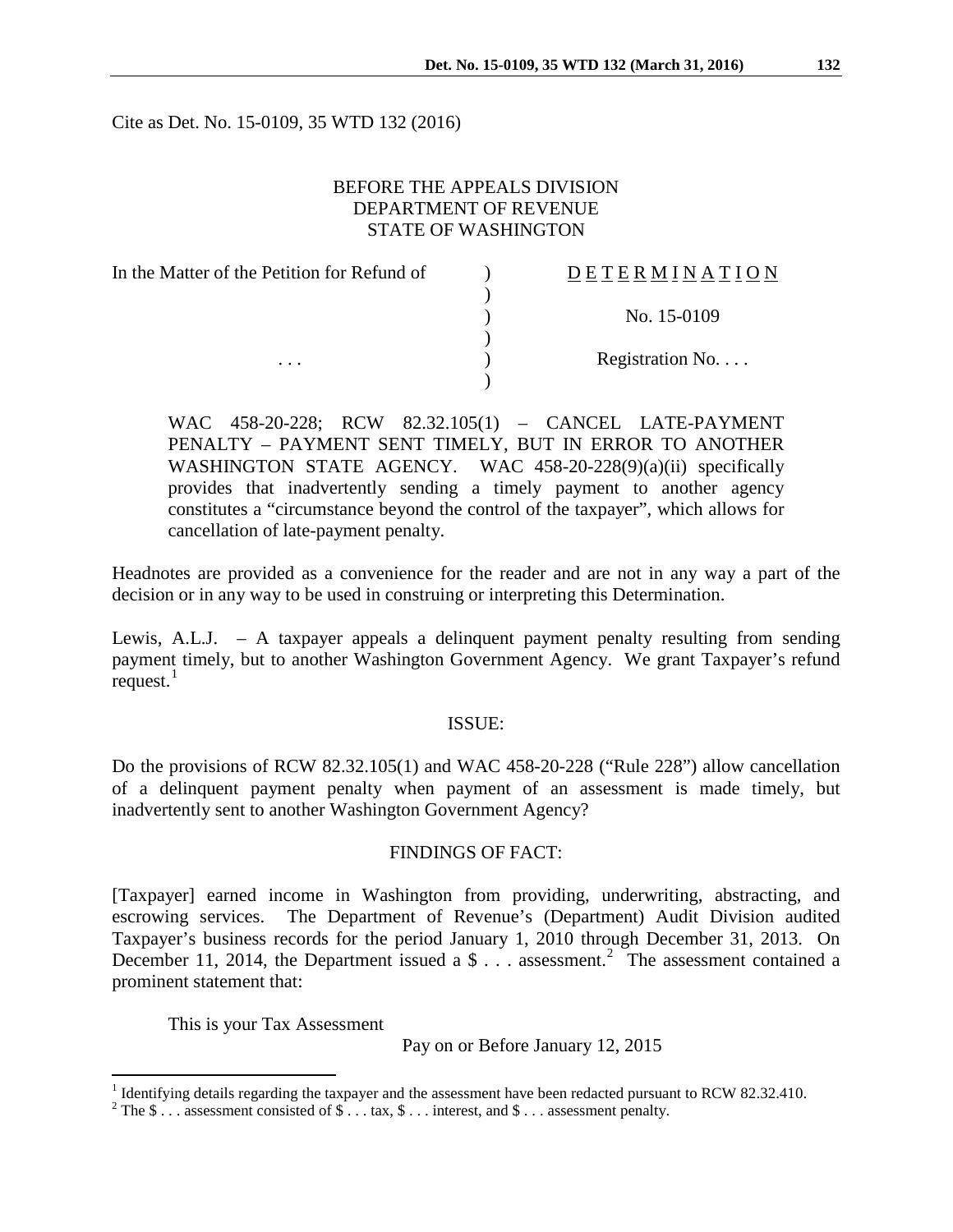If full payment is not made by the due date, additional penalties and interest will be added.

The Department sent the assessment to Taxpayer's address of record. Taxpayer received the assessment. On January 5, 2015, Taxpayer inadvertently sent a check in payment of the full amount of the assessment  $(\$ \dots)$  to the Washington Insurance Commissioner's Office – 5000 Capitol Blvd. - Tumwater, Washington 98501. $^3$  $^3$ 

The Insurance Commissioner's Office returned the check on January 7, 2015, with a letter stating that the check was sent to the Washington State Office of the Insurance Commissioner in error. On January 16, 2015, Taxpayer mailed the same check, made out to the Insurance Commissioner, to the Department of Revenue –PO Box 47464 – Olympia, Washington 98504- 7464.[4](#page-1-1) The Department cashed the check even though it was made out to the Insurance Commissioner's office.

On January 27, 2015, the Department sent Taxpayer notice of a \$ . . . delinquent penalty, with a due date of February 6, 2015. The Department's records show that the Department received Taxpayer's timely payment of the \$ . . . delinquent penalty on February 2, 2015.

Taxpayer disagreed with the assessment of the delinquent penalty. On April 1, 2015, Taxpayer filed a petition requesting refund of the \$ . . . delinquent penalty. Taxpayer's petition argued that the delinquent penalty was assessed in error and the penalty should be refunded because:

- The payment to the State was timely. It is only that the payment was inadvertently sent to the wrong Department.
- Taxpayer issue had not previously occurred and was corrected immediately upon notification.

# ANALYSIS:

RCW 82.32.090(2) provides:

If the department of revenue determines that any tax has been substantially underpaid, there is assessed a penalty of five percent of the amount of the tax determined by the department to be due. If payment of any tax determined by the department to be due is not received by the department by the due date specified in the notice, or any extension thereof, there is assessed a total penalty of fifteen percent of the amount of the tax under this subsection; and if payment of any tax determined by the department to be due is not received on or before the thirtieth day following the due date specified in the notice of tax due, or any extension thereof, there is assessed a total penalty of twenty-five percent of the amount of the tax under this subsection

<span id="page-1-0"></span><sup>&</sup>lt;sup>3</sup> Taxpayer provided: 1) a copy of its check number . . . dated January 5, 2015 and 2) a copy of a FedEx delivery receipt showing that FedEx picked the envelope up on January 6, 2015.

<span id="page-1-1"></span> $4$  Taxpayer supplied a copy of the USPS tracking that shows that the item was delivered January 20, 2015.